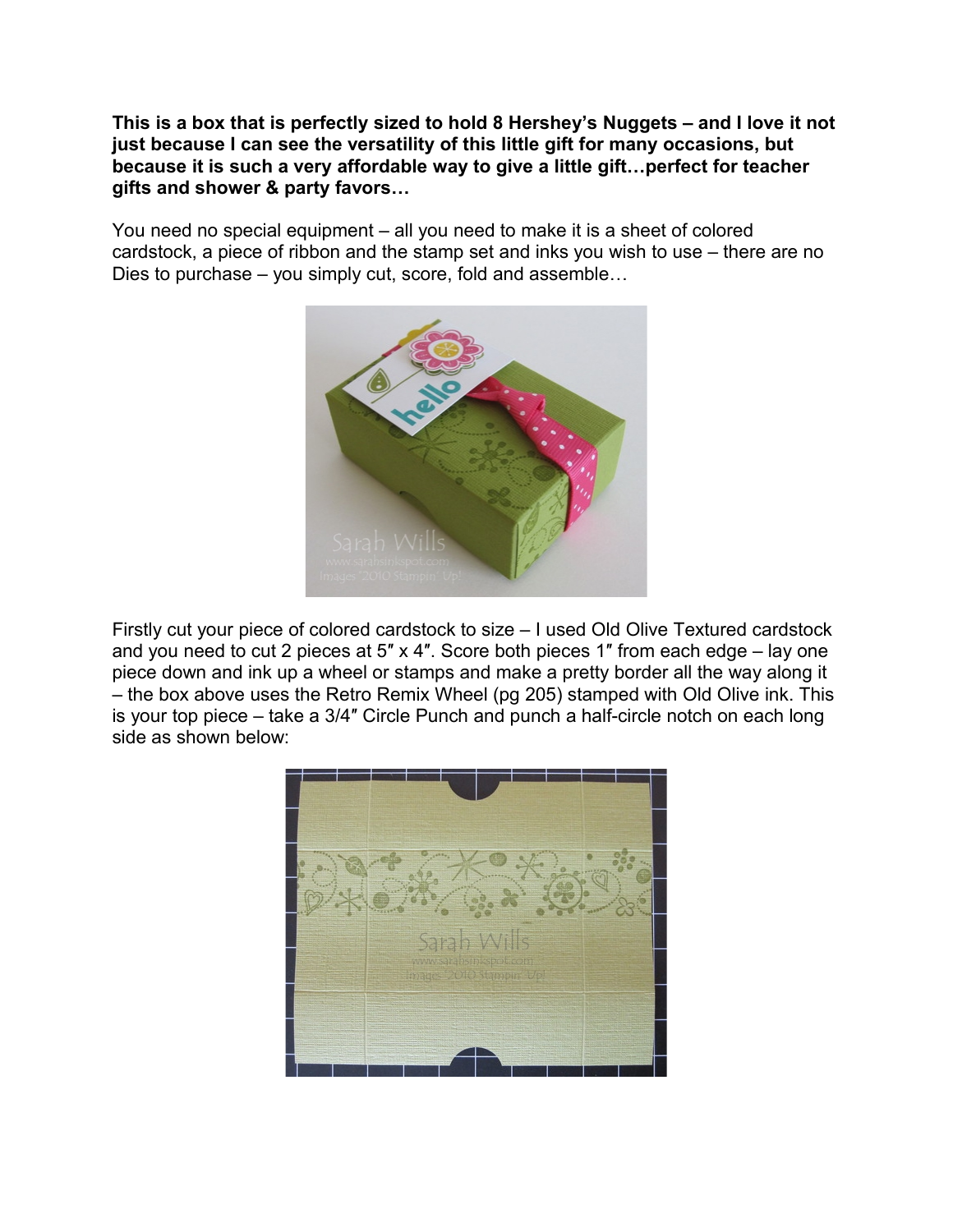At each short end, take your scissors and cut 1″ along the score line until you reach the intersecting line – do this 4 times – fold in the flaps to assemble your lid and adhere with strong adhesive such as Sticky Strip. Take a piece of ribbon approximately 10″ in length and 3″ from one end tie a knot in it – wrap around the box lid and adhere to the insides of the lid.

Stamp your images on a piece of cardstock measuring 1 3/4″ x 1 1/4″ – I used stamps from the set Hello Again to stamp a flower and sentiment and used Dimensionals to attach it to the lid.

To create the base, assemble as you did for the lid and put in your gift – I used 8 Hershey's Nuggets and covered each using Designer Series Papers from the Cottage Wall pack – simply cut your papers to be 1" wide by 3" long and wrap around each nugget securing with Sticky Strip – then put 2 layers of 4 nuggets into the box and not only is the outside of the box pretty, but the inside is too…



Pop the lid on and there you have a very economical and cute gift just perfect for saying thank you…